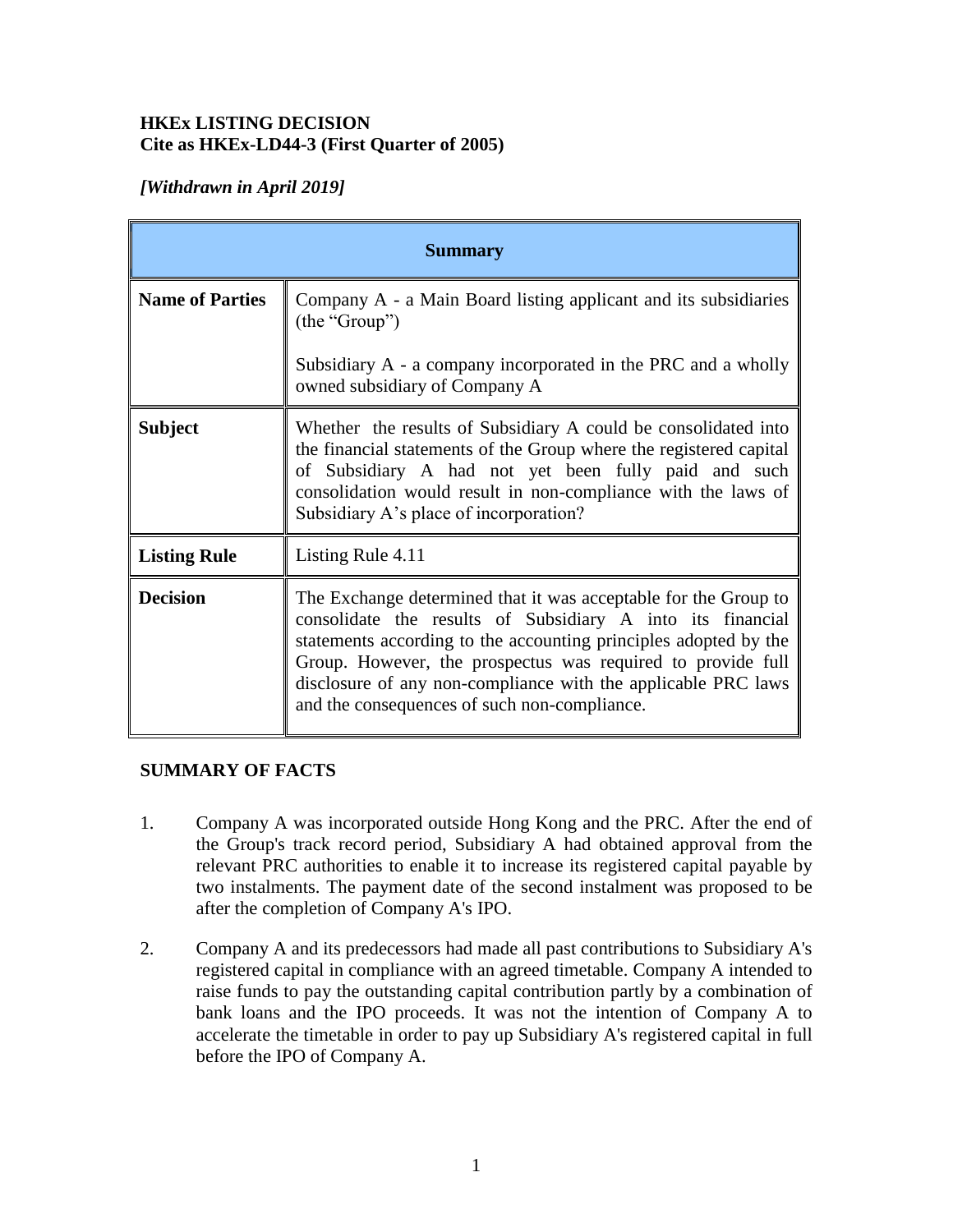- 3. However, according to the relevant PRC laws and regulations, unless the registered capital of Subsidiary A was fully paid, Company A was not permitted to consolidate the financial results of Subsidiary A into the audited consolidated accounts of the Group.
- 4. The financial results of the Group were prepared in accordance with Hong Kong Financial Reporting Standards. These standards specifically required Company A to consolidate the results of Subsidiary A into the results of the Group if it had control over Subsidiary A without considering whether Subsidiary A's registered capital had been fully paid.
- 5. Company A's PRC legal advisers had advised that notwithstanding the applicable PRC laws prohibiting consolidation of the accounts of a subsidiary that has not paid its registered capital in full, the proposed consolidation would:
	- a. neither result in a breach of the articles of association of Subsidiary A nor a breach of the official approval documents, which authorised the further increases in registered capital by instalments;
	- b. neither affect the continuing legal existence of Subsidiary A nor the decision making power, control and ownership of Company A over Subsidiary A; and
	- c. would not result in the legal person status of Subsidiary A being revoked by the relevant authorities.
- 6. Each of the existing shareholders of Company A had also jointly and severally undertaken to indemnify Subsidiary A against all claims, fines, penalties or losses whatsoever which might be incurred, suffered by, made against or become payable either by Subsidiary A or by the Group as a result of the breach of the capital contribution provisions under the PRC law.

## **THE ISSUE RASIED FOR CONSIDERATION**

7. Whether the results of Subsidiary A could be consolidated into the financial statements of the Group where the registered capital of Subsidiary A had not yet been fully paid and such consolidation would result in non-compliance with the laws of Subsidiary A's place of incorporation?

## **APPLICABLE LISTING RULE OR PRINCIPLE**

8. Listing Rule 4.11 provides that:-

*'The financial history of results and the balance sheet included in the accountants' report must normally be drawn up in conformity with:-*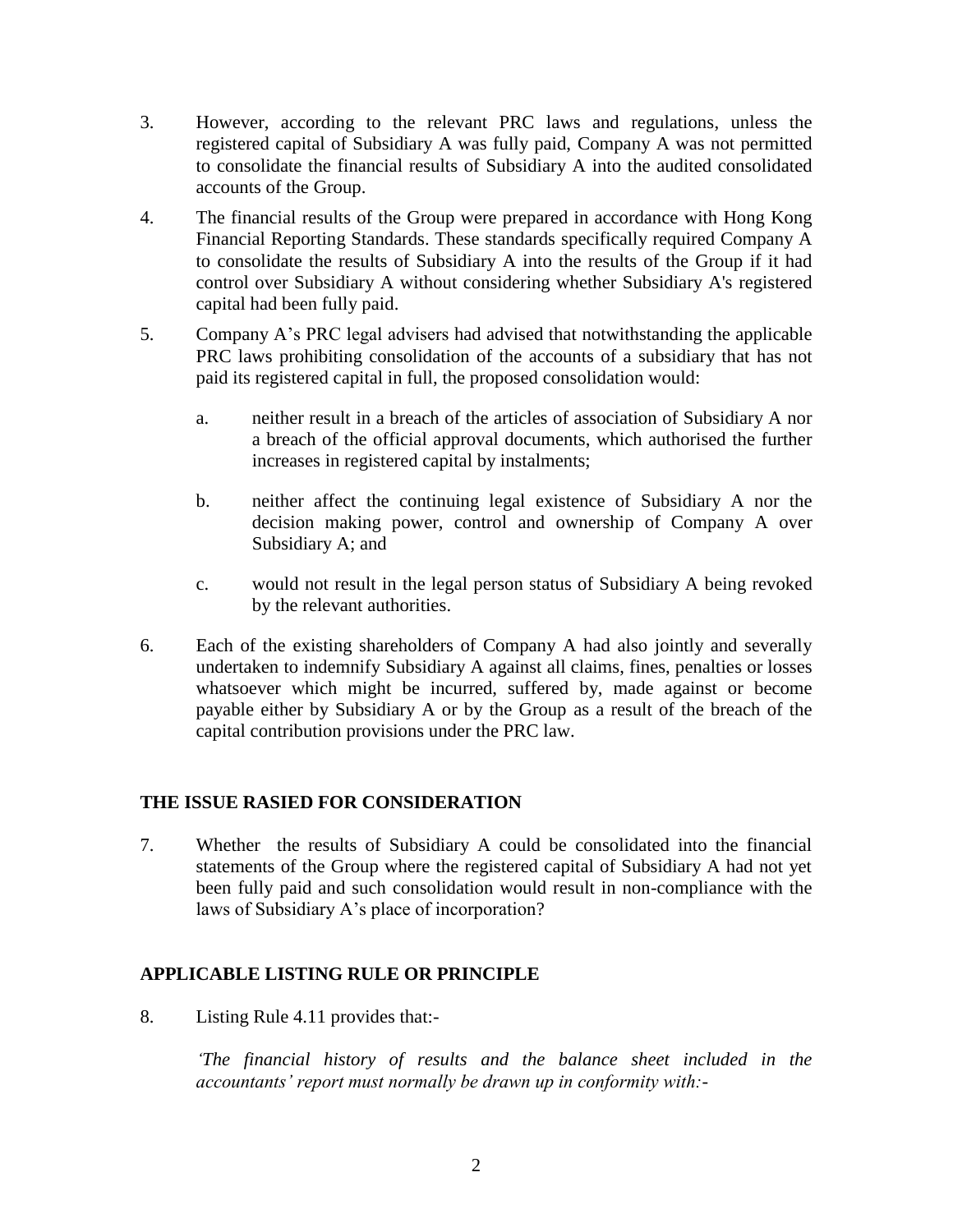- *(a) Hong Kong Financial Reporting Standards; or*
- *(b) International Financial Reporting Standards…'*

# **THE ANALYSIS**

- 9. When considering a new applicant's suitability for listing, the Exchange expects each applicant to comply fully with all relevant laws and regulations at its place of incorporation and at the place where it conducts their business operations.
- 10. In the present case, the Exchange considered that the question of consolidation raised an issue of conflicts of law. A consolidation of the results of Subsidiary A would result in a contravention of PRC regulations. On the other hand, a failure to consolidate would result in Company A failing to comply with the requirements of Hong Kong Financial Reporting Standards.
- 11. The Exchange determined that for companies seeking a listing in Hong Kong, it is in the interest of the public investors in Hong Kong to have accounting information presented in accordance with the requirements of the accounting standards stipulated under the Listing Rules. The Hong Kong Financial Reporting Standards being one of those acceptable standards.
- 12. When reaching its conclusion, the Exchange considered the following factors:
	- a. Company A and its predecessors had complied with the agreed timetable for all past contributions to Subsidiary A's registered capital and the unpaid amounts arose as a result of a subsequent increase in the registered capital approved by the relevant PRC authorities;
	- b. Subsidiary A had been in actual operation since incorporation; and
	- c. the joint and several indemnities provided by the existing shareholders of Company A.
- 13. Accordingly, the Exchange determined that the consolidation issue could be sufficiently addressed by proper disclosure in the prospectus. This should include disclosure of:-
	- the details of the non-compliance;
	- the PRC legal opinion on the potential consequences of the non-compliance, including assessment of the seriousness and likelihood of each of the consequences;
	- the expected time by which any such non-compliance would be rectified.